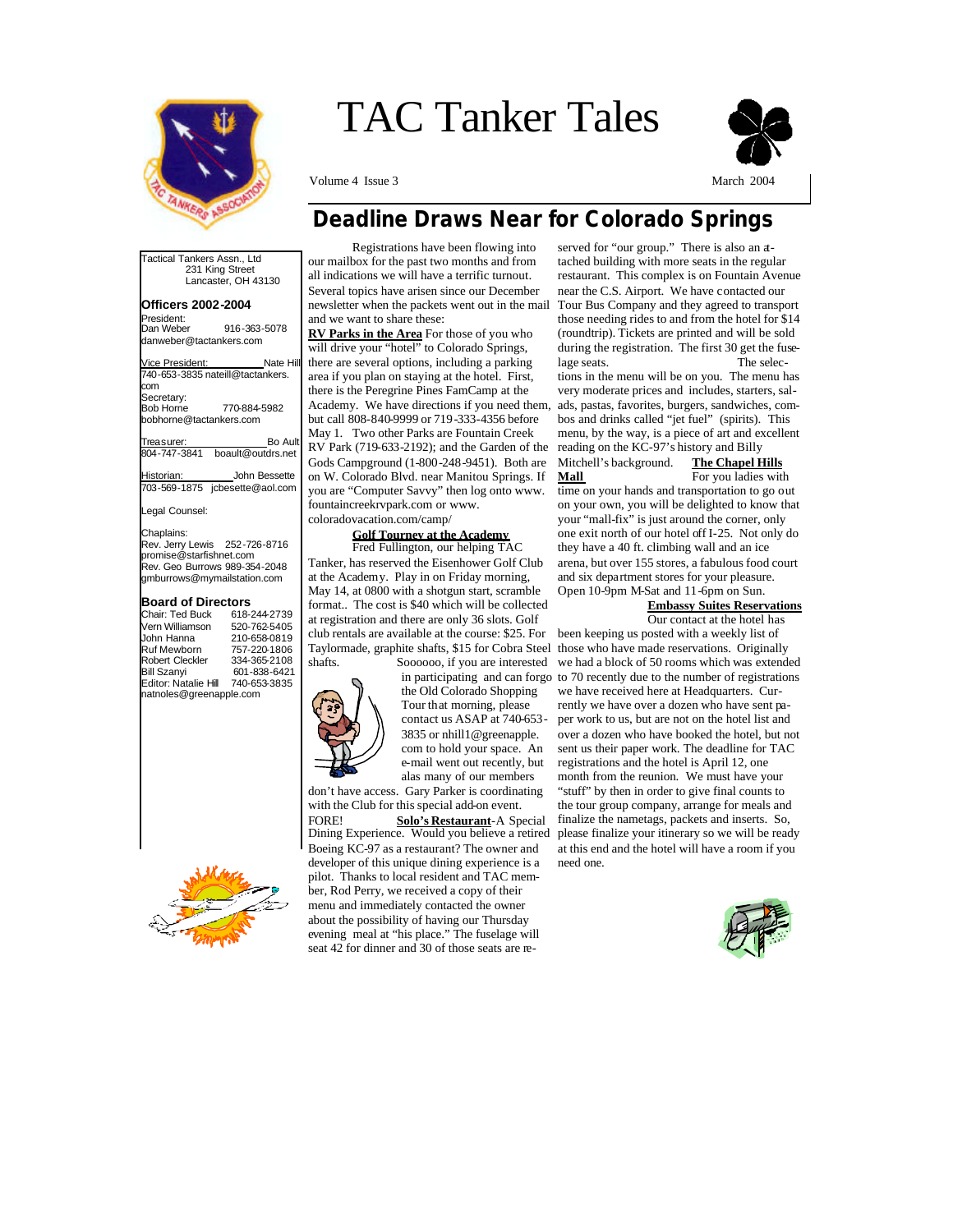## **The President's Corner By Dan Weber**

Photos of an RAF Sculthorpe KB-50 in a Swedish book? In fact a Swedish military book? This is not the kind of book we might associate Sweden with, after all it is the home of sometimes rather graphic sexual encounters, both in print and in film. And Swedish military? Is it not a neutral country with very small military? But I can explain.

 Some time ago, perhaps two years in the past, I received an e-mail from a Swedish author concerning the United Nations operation in the 1960s in what was then the Belgian Congo. I have no idea at this time how he ever found me but maybe it was through TAC Tankers web site. He wanted to put together a book on the U. N. operation with the emphasis on the Swedish Air Force's contributions. He also knew that other countries were involved--especially the U.S. with the KB-50s, C-124s, C-130s, C-133s, C-135s and other aircraft--flying sorties throughout the war torn country. We corresponded back and forth until I had an idea what he was going to do and I then sent him some photos taken while I was in the Congo. In addition I sent him some data I had on gallons of fuel hauled, hours flown, and that sort of thing by the RAF Sculthorpe crews as we supported the U. N.

 He seemed most pleased with what I had given him and he promised me several times that he would send me a copy of the book if he was able to ever get it published. I felt he was writing for a very small audience especially being written in Swedish and that I would never hear from him again.

 But imagine my surprise when the book arrived a couple of weeks ago and it is a beauty. The 360 page effort is titled *Fredsflygarna—FN-flyget I Kongo 1960-1964.*

The USAF gets much space with lots of photos from American contributors including several of the photos I sent him. I thanked him very much and he said he was going to try and get an English language version published as well. I suggested he put my name at the top of the mailing list.

 So after all these years and with only two KB-50s still around the old bird is not totally forgotten with pictures of it in a few American publications and now in a new book from Sweden. Not bad for fifty years on!

 The U. S. Air Force Museum in Dayton publishes a quarterly magazine titled the *Friends Journal*. The magazine has a dozen or so articles in each edition about historical events often written by men who participated in them. This quarter's index includes articles about the Wright Brothers, B-29s flying out of Ladd AFB, B-26s in the South Pacific Theater, the B-2 arriving at the museum for display, and so on. All of these articles are written by readers or museum visitors as the magazine does not author any articles except about what is new at the facility.

 A recent membership survey showed that members were looking for stories about "Early Years, SAC, Cold War, Vietnam, KB-50, XC-99" and so on. I don't know who suggested the KB-50 stories, but I think we are on to something.

 In looking at past TTAL newsletters and listening to stories told at the reunions I believe that we have some members who could write something up for the magazine and maybe not necessarily about the KB-50. Here are some addresses that you could use to contact some one about your story: Editor, The Air Force Museum Foundation, Inc., P O Box 1903, Wright-Patterson AFB, OH 45433-1903. For e-mail enquiry's go to www.wpafb.af.mil/museum/. I don't believe you have to be a Hemmingway, but it would be nice to see some stories about our past 50 years. After all the World War II stories are getting thin as the years move on. One of our members told me when the

Paris area was foggy right after the liberation of the city in World War II, the top of the Eiffel Tower would often stick up and one would come over the top of the spire in his aircraft on a certain heading, altitude, airspeed, and descent rate to reach his airfield out in the suburbs. Naturally it was an unpublished approach but it worked. At least it did for him—he is still with us. So there is one story. Nate tells me we have a Goodyear blimp pilot in the membership rolls. I would think that might be worth writing up and we could always publish any of your stories in the newsletter first if you would like. Please think about it.

 The Colorado Springs Reunion, "A Gathering of Golden Eagles" is progressing very well. Recently we firmed up the golf tourney, we are working with you RV'ers, the registration packets are flowing in, the door prizes are being worked on, so it is really looking very good. Of course Nate and Natalie will be telling you all about that starting on the Front Page of this edition, the last one before the reunion. Remember it is an important reunion as there will be a business meeting as well.

Barb and I look forward to seeing all of you at the Springs.

Dan

#### **New Life Members**

Dave Bishop, Quincy WA-431, 622 James Bunch, Incline Village NV-421,431 Ron Ca-hill, Honolulu HI-421 Bob Chamberlen, Charlotteville VA 421,429 Jimmie Conder<br>Filer ID 431 Jesse Cordova. Jesse Cordova,<br>T.P. Fowler. Ben-Temecula CA-421,427<br>ton LA-421 Don Glynn<br>Richard Good-Apache Junction AZ-431<br>man, Bedford PA-421 Mario Grabar, Sea brook TX-429, 622 Peter Grant, Rainer<br>
DR—427 Don Hiemstra Newno Don Hiemstra, Newport SA<br>News VA-421 Norman Kelley, Citrus<br>Heights CA-421 Bob Knauss, Lexi Heights CA-421 Bob Knauss, Lexington<br>SC-420 Tom Lee, Jerusalem AR-<br>420, 622 Roy McClellan, Mesa AZ-42 SC-420 Tom Lee, Jerusalem AR-420, 622 Roy McClellan, Mesa AZ-421 (July 03) Vince McDonald, ElDorado Hills, CA-431 Terry O'Neill, LaQuinta CA-427 Vustin Shires, San Antonio TX -427 Ge-<br>
Fald Theunissen, Jennings LA-622 Al rald Theunissen, Jennings LA-622 Vanderbilt, Jr. Tampa FL-427, 4505 Eston (Lucky) Wilson, Dayton OH- 421 Yerger, Valley View PA-421 (July 02) Peter Zuras, Potomac MD-420, 429 **Welcome New Members** 

Ted Arther, Bethel Park PA-427



**Tips for the Air Force Academy** On Friday, May 14th, we will be boarding buses at 3 pm. to head to the AFA and a six hour set of activities.

 First, we will head to the Visitors Center for an overview and then to the beautiful Base Chapel for our Memorial Service (4-5 pm). Next we will load up for a tour around the entire grounds of the Academy (the golfers can point out their morning workout place), and on to the Academy Club for Cocktails and Appetizers from 6-7 pm.

 The Banquet will follow and has been set up as a Bountiful Buffet with many choices (note you didn't have to pick a meat this time ). We will have presentations, announcements and lots of door prizes, plus the raffle drawing for a KB-50 model. NOW FOR THE TIP: Although the first part of the afternoon is just riding we will be more formal toward the end so suggest a sports jacket for the guys and semi dressy for the ladies.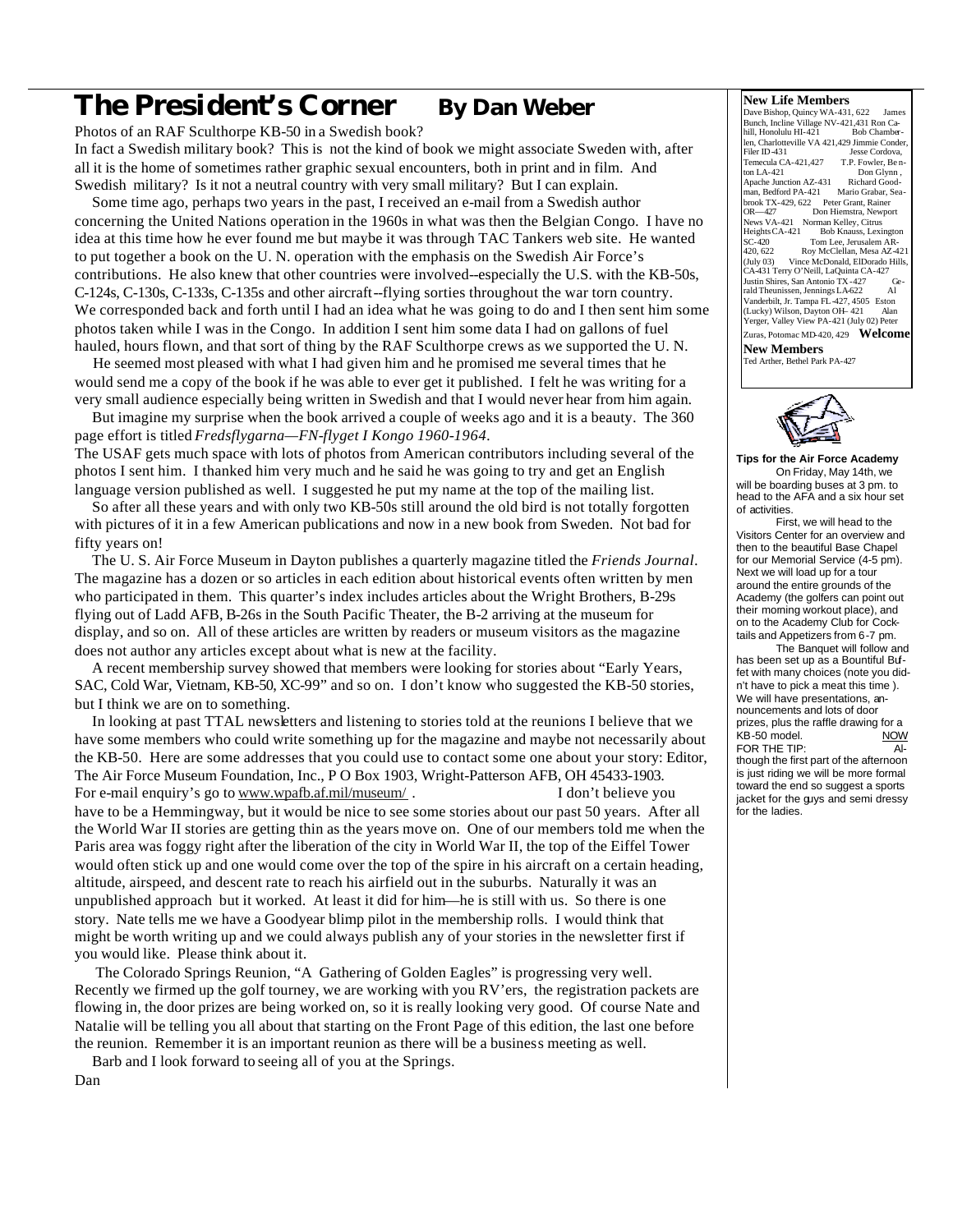#### **Report on the PIMA Project**

*(Board of Directors member Bob Cleckler has been in contact with the PIMA Air & Space Museum in Tucson AZ and recently sent us a copy of the letter mailed to Scott Marchand, Collections & Restoration)*

#### January 21, 2004

"I visited the PIMA museum in early December 2003. I met

with Ms. Jule Dawson. I asked for and was assured that I would be furnished an updated thumb-nail sketch on our "KB-50." I say "our" because in 2000 we more or less adopted the bird and at our reunion business meeting your representative, Ms. Lyons, gave us figures needed to begin restoration of this bird. At the meeting, \$5000.00 was raised and pledged toward this project. We were assured that an account was already established and donations applied since the early '90's (as solicited on behalf of PIMA) by Mr. Chuck Monka, a local resident/volunteer and member of our organization.<br> **blue haddle hoped to return to Tucson in 2004 for our** *reunion and a cele*hoped to return to Tucson in 2004 for our bration of your progress on our KB, but our membership has voted to go to Colorado instead. As of this date I have heard nothing from PIMA. Our records indicate that \$8000.00 plus has been donated specifically for this craft. I am hereby asking for an update on what has been done and what is planned to be

done to satisfy your agreement with our organization. Our concern is to help get this bird in museum condition and under cover for permanent display. A cover like the SR-71 would be a good start.

| Sincerely, etc.  | And the            |
|------------------|--------------------|
| reply………….       |                    |
| February 4, 2004 | Dear Mr. Cleckler, |

 Thank you for your recent letter regarding our KB-50J here at the PIMA Air & Space Museum. It is unfortunatethat you didn't call ahead and arrange for a meeting with myself while you were here for your visit—it would have avoided a lot of undue anxiety for you.

 Nevertheless, I must apologize for the unfortunate encounter you had with one of our hanger docents, he was out of line making any commentary (particularly gross uninformed and false commentary) on matters of foundation business. The docents are here to enhance the visitor experience, not detract from it. If you still recall the individual's name we will take steps to remedy this conduct.

 As for the items you addressed in your letter, I am happy to report the following to you: and the contract of the contract of the contract of the contract of the contract of the contract of

 \*The KB-50J fund is a restricted access account earmarked only for documented work on the aircraft, with a balance of \$8,245.00, as of December 2003.

 \*The KB-50 has received some treatment: tires have been changed from existing PASM stocks and consequently were not charged to this account.

 \*I have been in charge of the restorations program for a year now. Unfortunately, past supervisors in this department may have been somewhat inaccurate in the type of work, nature of it's execution and

cost. The sum currently held should be sufficient to properly strip, prime and repaint the aircraft. A few windows and blisters need attention but are not in poor shape and are cosmetic issues.

Our restoration schedule is full for the remainder of 2004 and into early 2005. I inherited a large backlog of aircraft already in the restorations holding area that require attention before any other aircraft are brought in off display. The earliest the KB-50 could begin any additional treatment is mid 2005.

 Before closing I would like to remark upon a few items you addressed in your closing paragraph: the agreement between our two organizations vis-a vis the KB-50J is, as far as I can ascertain, an informal one. I am unable to find any formal signed association agreement in the files I inherited. If you have such a document I would like to obtain a copy from you. If there is no proper delineated agreement, I would like to suggest that we draught one so that we are both protected and clearly understand the amicable and mutually beneficial nature of the existing ad hoc situation.

 You remarked about the desire to place the KB-50 under permanent cover. While it is certainly a fine idea, I would suspect that it is unlikely in the foreseeable future—if ever. A structure sufficient to house the KB-50 would be at least \$75,000 and higher. It is hard for us to justify a structure for only one aircraft when there are many others that would benefit from cover and there are many other groups who have similar passions about other individual aircraft—to the exclusion of any other, I need. The tensile structure over the SR-71 at current prices is about \$30/square foot—not including concrete, and only have a life 30 years before re-skinning is necessary—hardly an ideal situation for a museum!

 So, I hope I have adequately addressed your concerns and answered some questions for you. We are looking forward to having the KB-50J restored to all our satisfaction and putting it's best face forward for our legions of visitors.

Best Regards,

 Scott Marchand Director of Collections & Aircraft Restorations

#### ,,,,,,,,,,,,,,,,,,,,,,,,,,,,,, **A Christmas Story From a Flight Circa 1962 (sent in by Frank Gawell-a bit late for Dec. issue)**  \$ . ۹ ++++++++++++++++++++++ T'was the Night Before Christmas, We were making a flight In a KB-50 Tanker from Lajes to Argentia to Langley our site  $\triangle$  Bob Young in the left seat, Jim Hamilton the right I was just settled into the Nav Seat with the radar on bright Approaching the ADIZ, Ocean Station Bravo was near When all of a sudden what should appear But a very  $\bigcirc$  large blip on my APX29, Oh Dear! Could it be the Correct Bear the Russians we feared? I called out to Bob, Great Bear the Russians we feared? "Got a bogie at 3 cbsing in fast Quick Jim called NORAD, New York OAC and Bravo all 3 We have a bogie at  $\blacklozenge$  three, He's closing in fast In a minute or two, We'll see him fly past Back came the re- $\frac{1}{2}$  sponse to make the visual ID Then we'll scramble<br>  $\frac{1}{2}$  the F101 alert fighters quickly As we tightened our  $\bullet$  the F-101 alert fighters quickly parachutes to prepare for a fight The bogie so strange  $\bullet$  came into sight And what to our search  $\bullet$  ing eyes did appear WOW, a rusty old sleigh and 8 fly-WOW, a rusty old sleigh and 8 fly- $\bullet$ ing reindeer The pilot a jolly fat elf seemed full of great cheer Flight suit trimmed in bright \$\$\$\$\$ The sleight packed with toys,<br> **Oh**, it was a sight<br>
The jolly fellow waved and The jolly fellow waved and And these were his words, I<br>  $\triangle$  repeat Hello, TAC Tanker there's nothing Hello, TAC Tanker there's nothing to fear Call my position to NORAD, No IFF again this year Merry Christmas to all and a ł blessed New Year.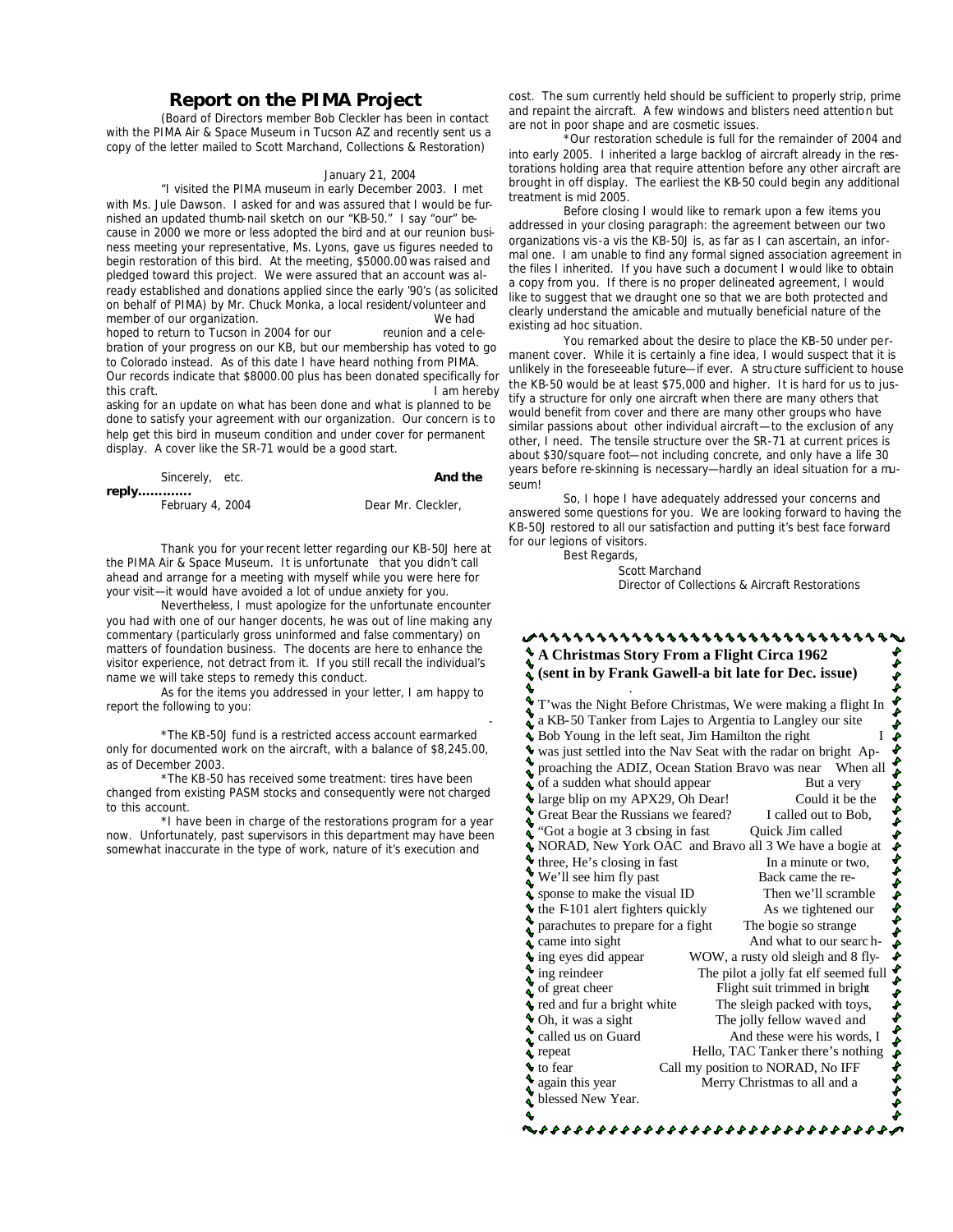#### **More on the 1955 Charity Auction At Yokota - 421st Guy Won!**

In response to our article about this auction in the December "Tanker Tales," Harry Rummel wrote in with some great follow-up. He had been in the 421st up until mid -'55, and remembered several of the men listed on that raffle stub which we now have in the archives. All of them were 421st crew members. He especially remembers "Charles E. McCoy: as Lt Col McCoy, the 421at Operations Officer and aircraft commander of crew #1. And Harry thinks that McCoy won the first prize, the Austin Healy 100 sports car! After his time in the 421st, Harry became a check pilot at Bolling AFB, DC, and met Lt Col McCoy in that capacity when McCoy had a Pentagon assignment. The two became reacquainted, and Harry recalls that McCoy drove up to his home in the Austin Healy on a visit. Harry writes, "He enjoyed telling me of the problems he had with it on his return to States. A question of engine overheating." Harry also recalls Lt WC Cary as a copilot on another 421st crew, and the others as being crewmembers as well. So the raffle ticket stub we have must have been sold in the 421st. Ops Section that spring or summer of 1955. Thanks, Harry, for this good follow-up!

#### **Al Dyck Recalls the 421st, 1953-55**

**(**In another reply triggered by our raffle article, Al Dyck came in with his memories of those early days.)

 "I got there (Yokota) in August 1953, from B-29 combat crew training at Randolph AFB. Others in the same group were Vince Walls, Arch Nesbitt, George (?) Holsomback, and Chuck Penney. We all volunteered to go fly tankers rather than go to SAC. Lt Col McCoy was the commander and he became the Ops Officer when Lt Col John Steele assumed command.

 "As I recall, we had seven KB-29s, one we called the Triple Nipple because it had pods on both wingtips as well as one in back. At the time we were the only probe and-drogue refueling outfit in the Air Force. We had a lot of fun in those days.

 "We refueled F-84Gs of the 49th Fighter Bomber Group. Those pilots had some real prejudices about "many-engine" operations, and it took many training flights to get them proficient. They had some real problems, too, since the probes were in the tip tanks instead of on the fuselage. I think what finally convinced them of the necessity of having us there was one day when Vince Wallis and crew saved one from taking a swim in the Sea of Japan by meeting him out there and giving him a load of JP-4. Bob (Spider) Chamberlen was Wallis' copilot and Nesbitt's copilot was Billy J. Moore "I left in late December '55, just before the KB-50s came in." Thanks, Al, for

those memories. We all love the "correcting" of those F-84 jocks' attitude once that emergency happened!

#### **Air Refueling Exhibit at AMC Museum Opens Early March**

Since my article about the refueling display in the December "Tales," the Air Mobility Command Museum has continued putting its display together. Mike Leister, the museum director, tells me that it is still a "work in progress," but that it will open to the public in early March 2004. The timeline text that we worked on with him will be installed, and tactical tanker history should take its rightful place alongside the other vital USAF refueling efforts. The display is on a large mezzanine, overlooking the many aircraft on display in the museum's huge hanger. The display will be "permanent," that is, it will be up for many years rather than months.

 Mike says that Rufe Mewborn's tape of KB-50 operations, which I delivered to him last October, won't be ready for this opening, but he is enthusiastic about it and plans to get it operational later, for "phase two" of the exhibit.

 The exhibit will also feature two real artifacts, a KC-135 boom, and a KB-50, reel, and drogue. We have been asked to provide the text for the plaque explaining the KB-50 system, and we are working on it "as we speak." Some of you may be asked for help on this.

 There will also be featured scale models of the various refueling aircraft and receivers. In our case, I have been asked to help the modelmaker generate an authentic KB-50 model, with the proper pods, radomes, and markings, and the appropriate receivers (I am favoring F-100s at the moment). So I will be meeting him and Mike Leister on 6 March to provide the necessary photography and other backup material so that we get a good representative model set. He is also building the other aircraft models for the display to the same scale and standards, so any model we, the association, could contribute wouldn't "fit in," he and Mike say.

 For more info on the museum, check out its website www.amcmuseum.org. Anybody living or traveling anywhere near Dover AFB, Delaware, is encouraged to drop in on the Museum (it's an official AF museum and therefore free) and check this display out. It should be good. But if you spot errors of any kind, be sure to let me know so they can get corrected.

See you in Colorado Springs!

**The Merry Men Are Still At It** By Carel Humme The TAC Tanker Reunion 2002 Committee met on Thurs., Dec 4th at the Williamsburg Airport for lunch and camaraderie. We had reduced attendance due to incapacitation of three members and the unavailability of others. We had a great lunch and the BS flowed as normal. We elected to meet again in March.

 In attendance were Don Hiemstra, Gary Myers, Jim Underhill, Whitey Siekirski, Harvey Margulies and Carel Humme

 Reporting on our crippled Airmen: Mac MacDonald had a stroke on Thanksgiving day, while Don Smock and John Morello each had back surgery. All are in stages of recovery.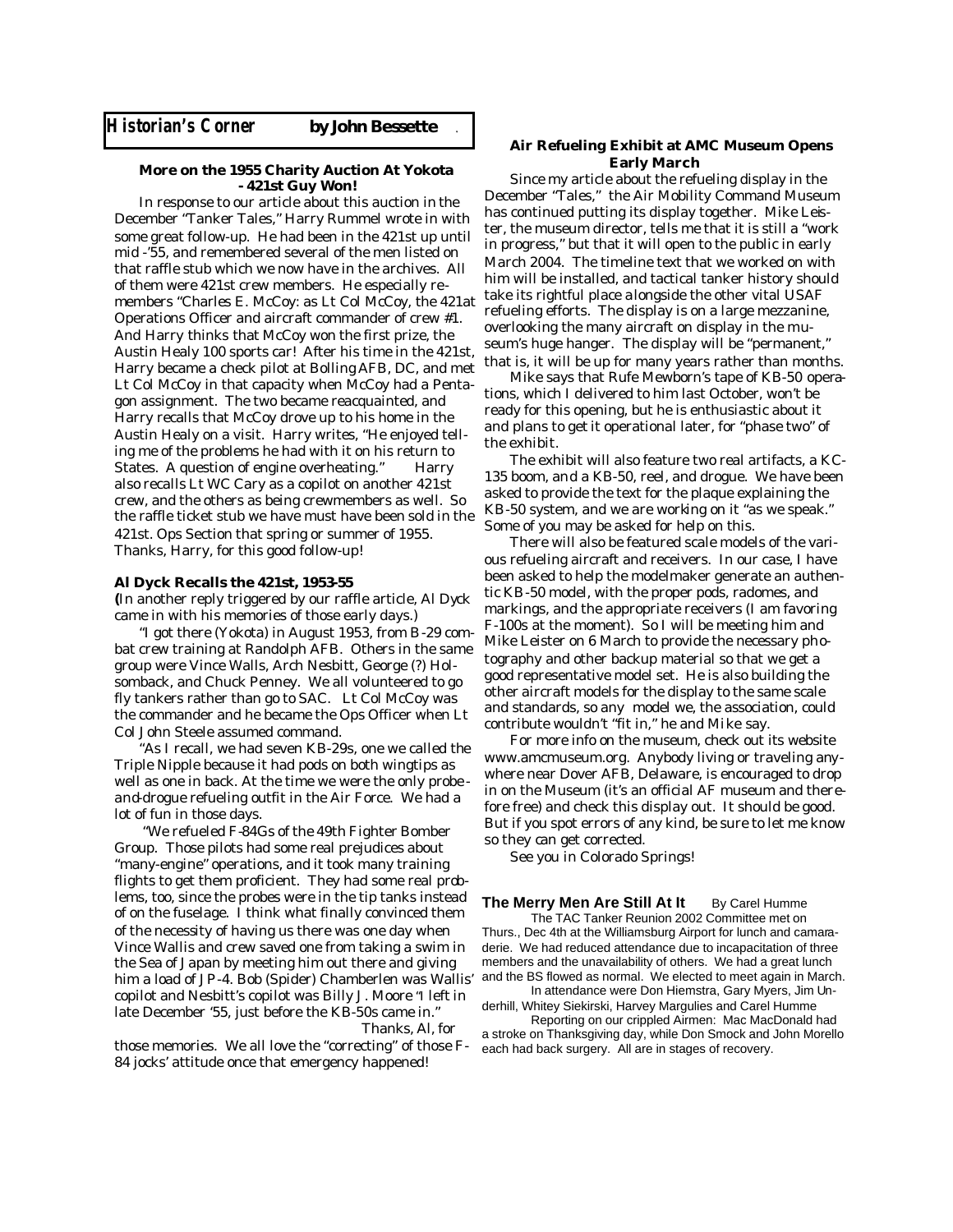#### **Letters Received From Our Members**

 *Editor's Note:* This is a continuation of the column begun a few issues back.

#### Easton W. "Lucky" Wilson of Dayton OH (January 2004)

——–—–—–—–—–—–—–—–—

 Lucky was an Inflight Refueling Operator who spent over 30 years involved with Tanker aircraft as a flight crew member. During his career he flew on a host of tanker aircraft from the early B-29 conversions by Boeing Aircraft Company, WA, with the first extendable boom, operated from the tail gunner's station, to the triple nipple KB-50 conversions with (2) reel pods, developed originally by "Flight Refueling LTD" London, UK, which was later retrofitted with (2) jet augmentation engines by Hayes Aircraft Co., Birmingham, AL.

 His Aircraft Commander in 1957 in the 421st was Nate Hill the TAC-Tankers VP. He later flew on all models of the KC-97 tanker and while on loan from SAC to ATC at Chanute AFB, IL, served as Ground and Airborne Instructor with the Boeing Co. Mobile Inflight Refueling Team, as they traveled to most SAC bases in the United States.

 After returning to SAC, he flew on KC-135 models A-G at Castle, Ramey, Guam, K.I. Sawyer, Eileson, Wright-Patterson AFB and others. During the Vietnam Conflict, he volunteered to serve TDY an average of (6) months a year during operation "Young Tiger" out of U-Tapao AB, Thailand. He racked up 374 combat sorties from there earning 8 Air Medals and a Distinguished Flying Cross during that time. In

1974, when SAC's KC-135 tankers moved to Wurtsmith AFB, Lucky wanted to retire, but the Base Commander asked him to go to 1st Sergeant Academy after which he served his last two years of active duty at Wright –Patterson as 1st Sergeant for the 4950th Maintenance Squadron. He retired in 1976 at Wright-Patterson and resides in Jefferson Township, Dayton OH with his wife, Joan.

Donald G. Glynn of Apache Junction AZ (January 2004)

#### **Mini-Mini at Wright Patterson** By Nate Hill

 The TAC Tankers staff was very busy on the weekend of 21 February. Nate and Natalie accepted a very gracious invitation from Walt and Barb Larimer to spend the weekend with them in Fairborn, OH. Barb outdid herself in providing gourmet meals and Walt makes a mean scotch and water. Since the Larimers were exposed to "Two Buck Chuck" wine at our last reunion in California, he had located an eastern US resource and we availed ourselves of a bottle or two to go with some lovely filet mignons! I also replenished my stock on a shopping trip to the Dayton "burbs" so we are back in good shape in the wine department. Since the staff

is always looking for new contacts, I had found one of my refueling operators from Yokota days. Eston (Lucky) Wilson-mentioned in the story above– is also in the Dayton area and of course we both wanted to see each other again. Lucky invited me and Walt to attend the monthly meeting of the local DFC Society luncheon meeting on Saturday. We went and had a great time and waaaay too much food, but heard an interesting talk by a gent who flew "spooky" helicopters in NVN. We also had the privilege of meeting the current commander of the Air Force Materiel Command, General Greg Martin. All in all a lovely weekend and of course it's always nice to see and "break bread" with friends from 45 years ago. How rewarding to find Lucky after all these years thanks to a tip from Chuck Callier!!

 Enlisted in April 1954 and spent the first four years as a radio repairman. After Technical School, my first assignment was O'Hare Inter. Airport in the 62nd and 63rd Fighter Squadrons. Then to Alaska and assigned to the 64th and 66th Fighter Squadrons. As they wouldn't let me re-enlist in Alaska, I chose discharge in April 1958.

 In early 1959, I decided to go back in the Air Force where they stationed me in El Paso, TX with the 431st Air Refueling Squadron. When the 431st disbanded in 1965, I spent a couple of months in 449th Bomb Wing where I was then sent to Forbes AFB, KS and assigned to the 313th Troop Carrier Sqdn.

 Only after 10 months, I found myself escorting the C-130 outfit to the Philippines in support of the Vietnam War. Ten months later my family followed me and we spent the next fourteen months there.

 Then back to the CONUS and Kincheloe AFB, MI, where I was selected for Avionics instructor and sent after checkout to Barksdale AFB, LA. Five years later to Ubon, Thailand for one year and back to the CONUS and Davis Monthan AFB, AZ. In Tucson, I met up with an old friend at the Pima Air Museum, a KB-50, tail number 072, I believe, my 431st Commander's plane. After all those years it was a nice sight.

 While there at Davis Monthan, I served as Avionics Navigation shop chief, almost two years as First Sergeant of the Avionics Sqdn. And Technical Administration. When asked to move again I decided retirement was better. That was in November 1977.

 After retirement from the Air Force, I have been in real estate, a property manager, remodeled and refurbished houses and ended up back in the Electronic career field. That found me taking care of the electronics on 200 ton mine trucks. At last retiring for sure in June of 1998.

 I am a life member of the Veterans of Foreign Wars, being Past Post and District Commanders, and annual member of the American Legion, 18 years as an Elk and an associate member of the Navy Seabees Island X10. After spending 38 years with my first wife, Carol, and loosing her to cancer, I remarried

———–

in 1995. Now I live in Apache Junction, AZ, with my wife, Ruby and Tiger, the Yorkie.

——————————



Shown above at the DFC Society Luncheon in Dayton: Left to right– Chuck Hatfield, President DFCS, General Martin, Nate Hill, Walt Larimer and Lucky Wilson.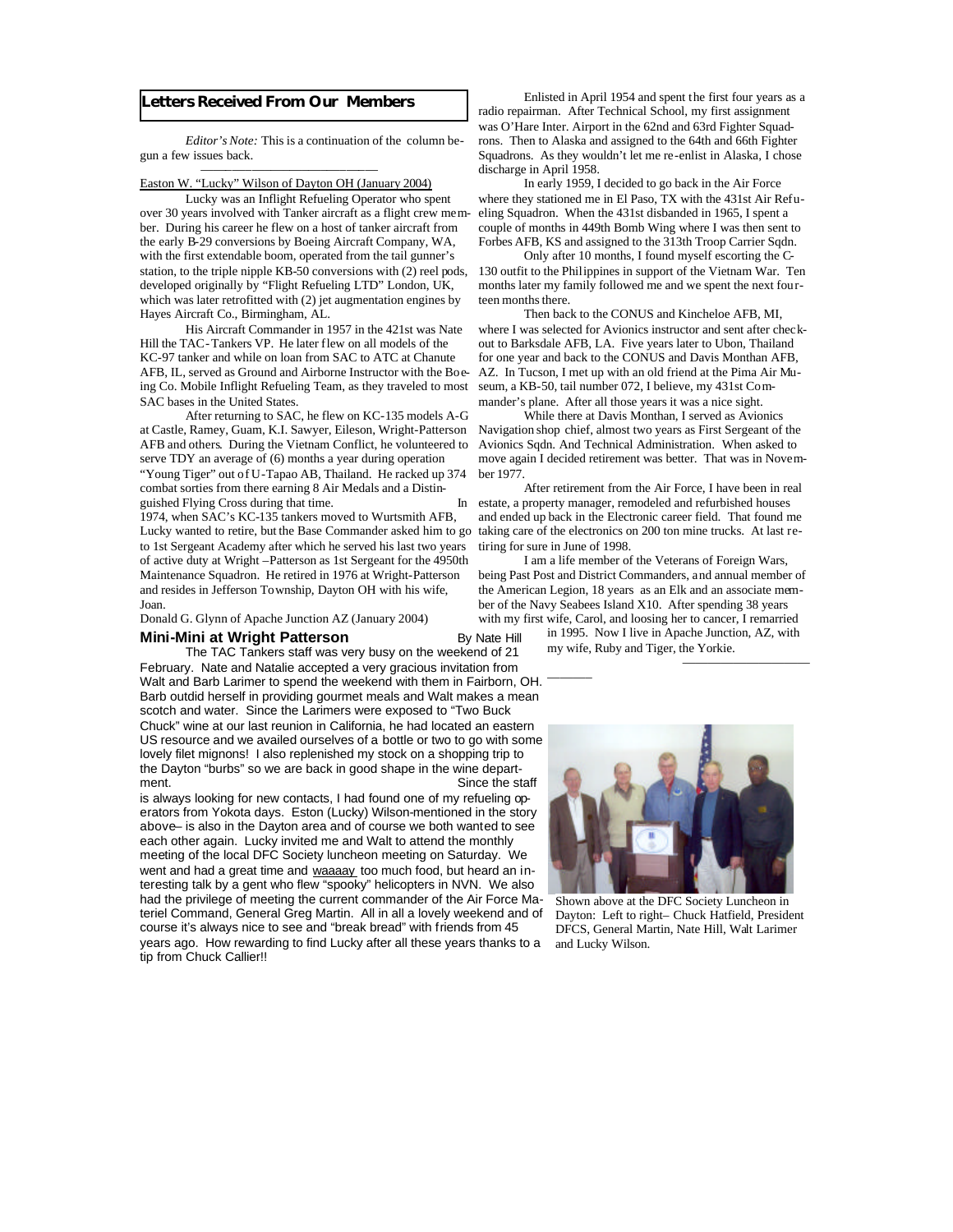### **"Twilight of A Gallant Warrior"** This reproduced article from a magazine was sent in by

Dave Scott, (431) of Albuquerque, NM

 Did you say the Air Force hasn't any sentiment? They have to hard-nose it all the way or they won't hack the course? You're wrong friend! Just look back, for a minute, to February 17, 1965, and into the cockpit of a venerable KB-50 landing on a runway at Wright-Patterson AFB, Ohio. The people in the scene include Maj. Tony C. Pronier, 40, of Long Beach, CA, at the controls and his crew, the "KB-50 Boys" from Biggs AFB, TX. Their mission was to put their *Superfortress* down safely after a 1,100-mile flight, and deliver her with a smile to the Air Force Museum. There, future generations of Americans who have never seen her flying majestically overhead will learn of the important niche she and her sisters have impressively carved in aerial history.

 The KB-50 Boys, comprising the crew for the 4-hour flight to the museum, were picked for sentimental reasons. Every one of them had been flying with the KB-50J since early 1958. Maj Pronier had 1,700 hours in the aircraft. The copilot, Kermit T. Hale, Jr., 30, of Dallas, TX, had flown 2,803 hours in the tanker. Other crew members—all of them with more than 2,000 flying hours in KB-50s—were Capt Charles S. McPhie, 29, of Riverside, IL, navigator; TSgt Donald F. Durant, 33, of Fisherville, MA, engineer; and refueling operators, TSgt Everett C. Snead, Jr., 38, of Tampa, FL, and SSgt Laurie H. Harmon, 31, of Columbia, SC.

 With the passing of the KB-50s, Tactical Air Command (TAC) now depends upon the faster KC-135s of the Strategic Air Command to refuel its far-flung tactical fighter force. TAC began retiring the KB-50 aircraft early in 1963, and the last unit to use the famous tanker aircraft, the 431st Aerial Refueling Squadron at Biggs AFB, TX, was inactivated in March.

#### **Their History Is a Story of Adventure**

 Capt Roy A. McClellan is an Air force man with a long memory and a pocketful of facts, and can tell the story of another unit, the 421st Air Refueling Squadron. His story sounds like an adventure novel, but it's all backed by historical notes and detailed facts.

 "This squadron's story might well be typical of all the refueling outfits that flew the KB-50 over the years," the captain reports. "Their history is replete with examples of devotion to duty; the mission always came first. Successful mission accomplishment, in turn, came as a result of command leadership by example. Air and ground crews of the 421st had excellent, effective commanders from the first—Lt Col John A. Steele, through the eighth and final commander—Lt Col Fain H. Pool."

 The 421st "Flying Rainbow Squadron" was formed shortly before the end of the Korean conflict. Its official activation date was June 18, 1953, and the first type of aircraft assigned was the old KB-29, which saw action through 1957.

 The first KB-50 was assigned to Tactical Air Command in July 1956. Modification was begun in 1957 with the installation of two jet engines, with 5,620 lbs. thrust each, to assist in carrying heavier loads of fuel at higher speeds and altitudes. Then came an improved probe and drogue refueling system that enabled the jet-assisted aircraft to refuel three tactical fighters simultaneously. Compartments at each wing tip and in the tail of the plane provided space for reels, hoses, and drogues for aerial refueling.

 Built by the Boeing Co. to operate as high as 38,000 feet at a top speed of 370 mph, the KB-50 was ideally suited for refueling TAC's aircraft in the 1950s and early 1960s. The huge tanker had an operation range of more than 4,000 miles. The 421st ARS saw its first KB-50s arrive at Yokota, Japan, in March 1958, and had them in service until the unit's inactivation. There are many highlights in the service record of the the wide-winged (141 ft) KB-50s resting in Davis-Monthan's desert stor-Rainbow Squadron and its KB-50s. Operation *Flying Fish,* which ran continually for many years, entailed ferrying aircraft in and out of the PacAF area, and demonstrated TAC's capability to immediately disperse planes based in the continental United States to any area requiring air-

 During the Matsu Island conflict in 1958, when United States intentions to support the Nationalist Chinese were tested, the 421st and its KB-50s was called into action. And in 1962 the unit supported the movement of the United State Marines into Thailand. The KB-50 was in continuous action in support of friendly nations in Southeast Asia right down to the "final bell" of the squadron's life. Over the years, B-66s, F-100s, F1-101s, F-104s, F-105s, and a variety of United States Navy and Marine Corps aircraft tapped the "liquid assets" of the KB-50s.

 Cooperative efforts with our allies are among the squadron's most memorable missions. Operation *Royal Elephant* was flown over Bangkok, Thailand, in 1955, and was a demonstration of air refueling during which thre e fly-bys were executed. Though burdened with a heavy flying schedule, the Rainbow Squadron was always ready and willing to participate in air shows. Many performances were given in conjunction with fighter units in Australia, Korea, New Zealand, and the Philippines. On one occasion, during Philippine Aviation Week in 1962,



two crews were acclaimed by President Macapagal for their outstanding airmanship while participating in a combination of air refueling and low fly-by demonstrations.

#### **Top-notch KB-50 Ground Crews**

"During the years of operation of 421st aircraft, they saw service from Hickam AFB, Hawaii, to Bangkok, Thailand and from Misawa AB, Japan, to Ohakea AB, New Zealand," Captain McClellan observed, and they

received excellent support all the way from such bases as Wake Island; Andersen AFB, Guam; Clark AB, Philippines; and many others throughout Southeast Asia. Without this support, the achievement of our mission could, in many instances, have been impaired.

 "A great deal of credit for the enviable reputation of the 421st and its brother squadrons is due to the concerted efforts made by the crew chiefs and ground staff who worked on the KB-50s," the captain added. "Many is the time that crew chiefs, their assistants, and other specialists worked through the night to ready aircraft for a mission the following day."

 Personnel of the 421st have participated in many civic activities, which are perhaps best represented by the squadron's sponsorship of the Keimei Gakuen Orphanage in Minhima City, Japan. Many thousands of dollars have been invested for the improvement of facilities, morale, and welfare at the orphanage. New buildings were constructed in 1962 and a Boy Scout program started. To finance new construction, squadron personnel sponsored a "Kanto Karnival" during which more than \$3,000 was raised for the orphanage. In December of 1964, the boys and girls were brought to Yokota AB for a farewell party, that included a night spent in the home of squadron members and a complete outfit of new clothes.

 "The history of the 421st and its KB-50s has been one of devoted service by assigned personnel and a good deal of moral support by their wives and children," said Captain McClellan. "The unselfish attitude of each individual member greatly increased our mission capability, and resulted in the unit being honored on two occasions with the Air Force Outstanding Unit Award for superior performance as the lone air refueling unit in PacAF, whose area extends from the west coast of the United States to the Indian Ocean."

#### **Gone But Not Forgotten**

The TAC men are not the only ones who will long remember age facilities in Arizona. Brig. Gen. Roy W. Nelson, Jr., Air Weather Service commander, announced in February that Air Force hurricane tracking and fixing missions would in the future (cont. on p.8)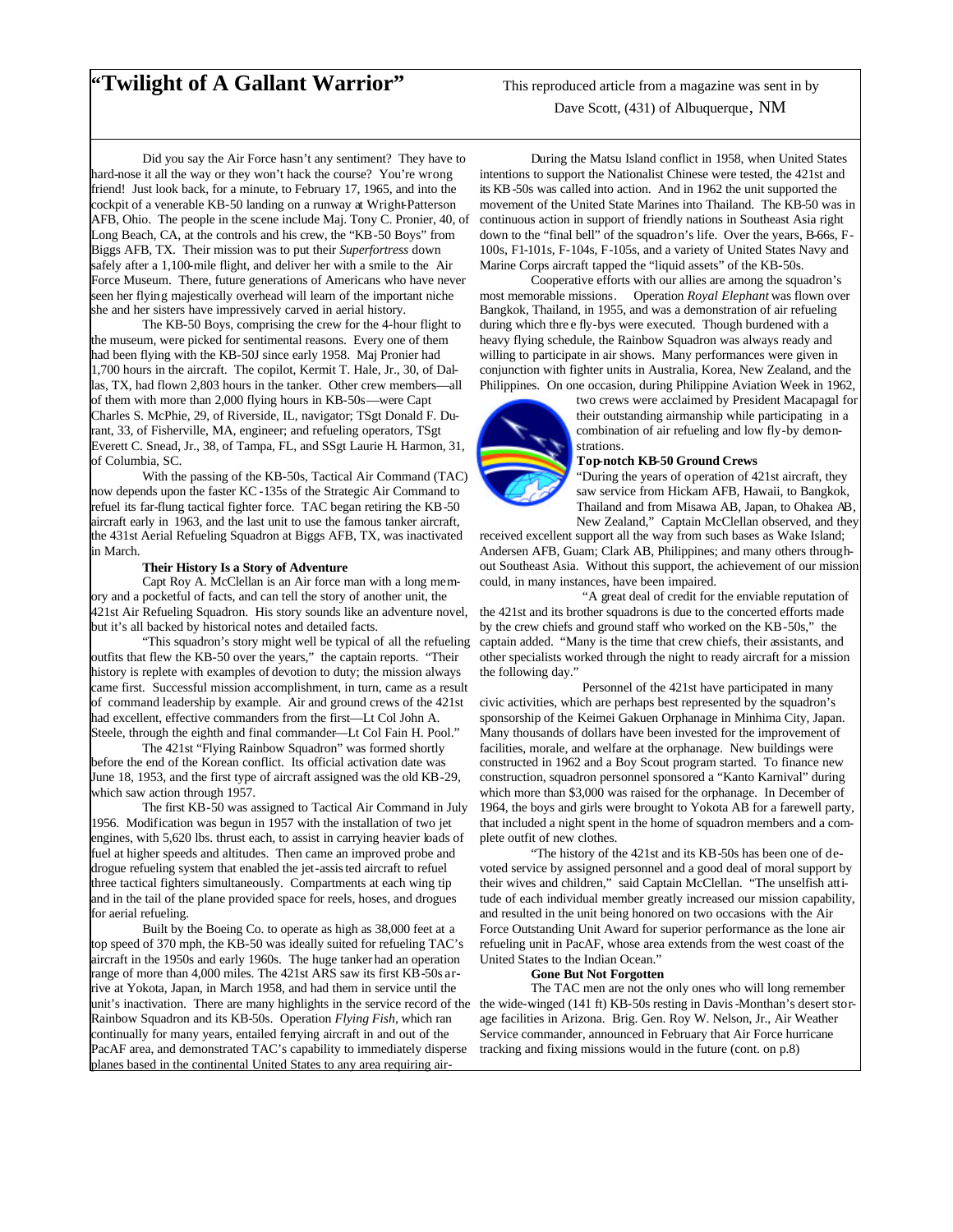## **Bits and Obits**  $888888888888888888$ Last December, we received an e-mail from

Maggi Iverson informing us of the passing of a dear friend, Buddie Ballard (420), of Gadsden, AL. He died on Friday, 12 December 2003 in his home after a long and hard fight against lung cancer, throat cancer, and then fell and fractured his hip. The funeral was held on Monday 15 December. *Juanita Jones recently informed us of the passing of her husband, Robert, a new Life member from the 420th. He died on 21 January in Boise, ID.*

Word from Diane Graves that our Legal Counsel, George passed away Thursday, 12 February 2004. His wake  $\sharp$ was that Saturday at the AS Turner Funeral Home and the funeral on Monday at the Thomas More Catholic Church, both in Decatur, GA. "It was very sudden, and unexpected. He had a massive heart attack. We had just decided to go to the Colorado Reunion, and he was going to make reservations that day."

 *David O'Hara (429, 431) of 6 Coventry Place in Sandwich, MA passed on 17 February, at the age of 69. We received this message from his wife Janet who mentioned that he had been battling cancer for eight years.* 

A note from Lou Schindler informed us of a visit to see Gene Valentine in December. He is in the Gulfport VA Hospital afflicted with both Alzheimer's and Parkinson's. Lou said they spent two plus hours together having a few laughs and some tears, too.

 *Another note thru the email, from Dan Weber who heard from George Ganjon, who would like to get to "the Springs" this May but participation is iffy because of his health. He described his prostate cancer and added that now he has a brain tumor. George mentioned that he was happy that Fred (Fullington) was involved in the reunion because they lived across the street from each other in Kansas at one time and flew together in the 427th, so they are old friends.*

**TAPS** 

 *(Forwarded from Sharon Hattaway who received it from Rick Jeffer)* 

 We in the United States have all heard the haunting song, "Taps." It's the song that gives us that Plump in our throats and usually tears in our eyes.<br>But, do you know the story behind the song? If

 But, do you know the story behind the song? If not, I think you will be interested to find out about its humble beginnings. Reportedly, it all began in 1862 during the Civil War, when Union Army Captain Robert Ellicombe was with his men near Harrison's Landing in Virginia. The Confederate Army was on the other side of the narrow strip of land. (Forwarded from RIAFS)<br>
This wish the night of the night of the form and the diffeon scheme of the night of the field our throats and usually tears in our eyes. The song that gives us the song that gives use that  $\frac{1}{2}$ 

moans of a soldier who lay severely wounded on the field. Not knowing if it was a Union or Confederate soldier, the Captain decided to risk his life and bring the stricken man back for medical attention.

 Crawling on his stomach through the gunfire, the Captain reached the stricken soldier and began pulling him toward his encampment. When the Captain finally reached his own lines, he discovered it was actually a Confederate soldier, but the soldier was dead. The Captain lit a lantern and suddenly caught his breath and went numb with shock.

 In the dim light, he saw the face of a soldier, it  $\ddot{\textbf{j}}$  and the climate measurement is a solution of the boy had been studying music in the South when the war broke out. Without telling his Fine South when the war broke out. Without telling<br>Father, the boy enlisted in the Confederate Army.

 The following morning, heartbroken, the father asked permission of his superiors to give his son full military burial despite his enemy status. His request was only partially granted. The Captain had asked if he could have a group of Army band members play a funeral dirge for his son at the **Z**funeral.

 The request was turned down since the soldier was a Confederate, but, out of respect for the father, they did say they could give him only one musician. The Captain chose a bugler. He asked the bugler to play a series of musical notes he had found on a piece Pof paper in the pocket of the dead youth's uniform

 This wish was granted. The haunting melody, we now know as "Taps" used at military funerals was born.

 Day is done, Gone the sun, From the lakes, From the hills, From the sky. All is well!! Safely rest God is nigh. (cont. on p. 8)